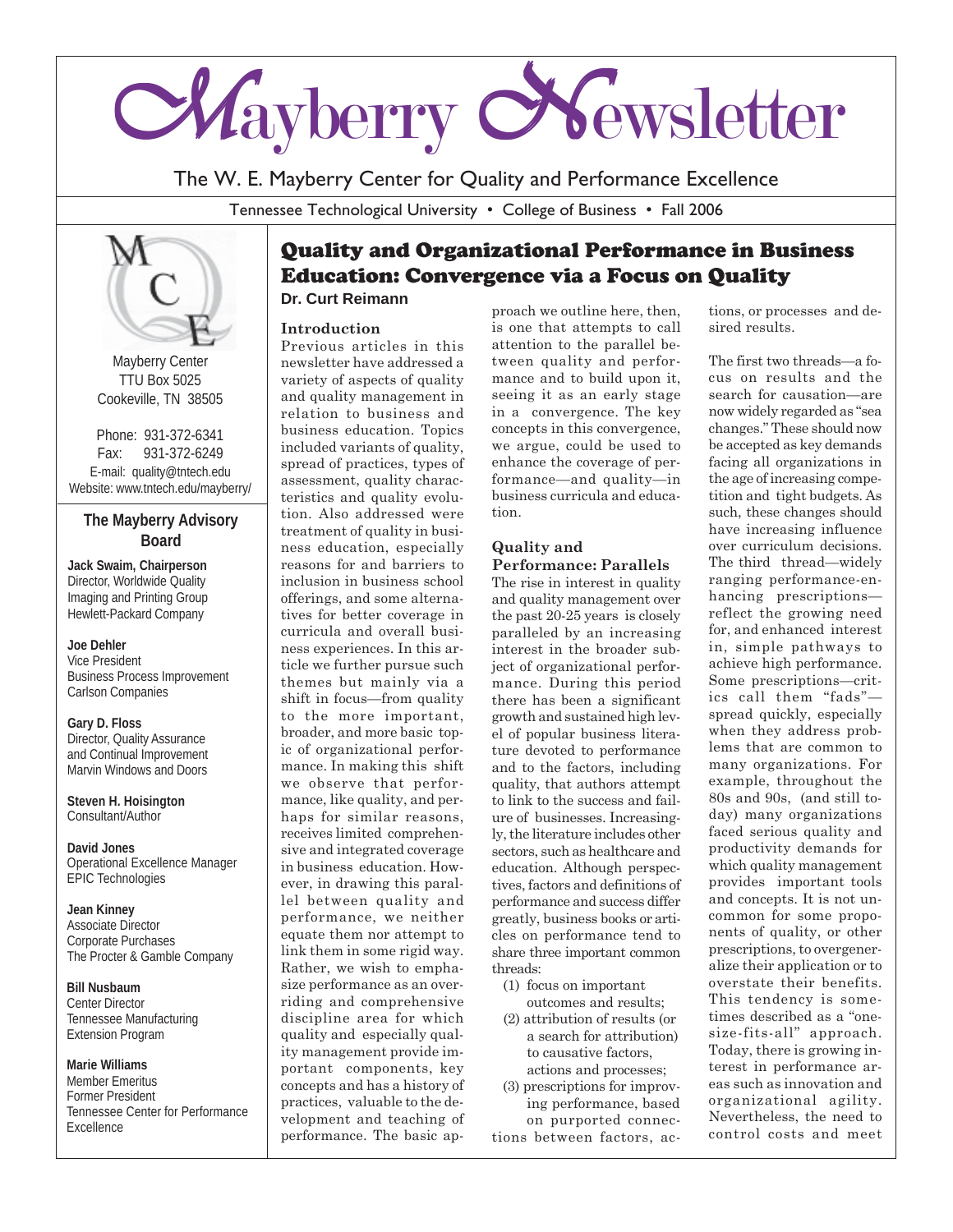#### PAGE 2

increasingly stringent quality requirements remains strong. Performance by its nature is multi-dimensional: prescriptions often gloss over key differences among organizations' needs.

Important parallels between quality and performance, from the point of view of business education, are the barriers discussed in our 2005 newsletter article. There we noted that aspects of quality and quality management span across other discipline areas, but that it is unrealistic to expect students to construct a holistic understanding without focus and context which require curriculum design that addresses and integrates these concepts. Moreover, the diffuse treatment of quality likely results in very limited understanding of the central reasons for and methods underlying quality. The fact that organizational performance and success are inherently broader than quality or quality management makes them even more difficult to address via fragmentary treatment within other disciplines. In addition, a performance focus calls upon other business disciplines to be used in different ways. In such cases, it is very difficult (and likely confusing) to place emphasis on performance when the instructor's focus is, and should be, on a core business discipline. The key point we wish to make here regarding the parallels between quality and overall performance is that quality is not only an important component of performance, but that quality's characteristics, concepts and evolution are important to the better integration of both quality and performance in business education. Together, they are inducing changes in how we need to regard, relate and teach business disciplines in order to accommodate a critical requirement and perhaps an emerging business discipline—performance management.

#### **Toward Convergence**

The absence of a well-defined, generally accepted and overarching performance theory or discipline, coupled with the marketplace's tendency to spawn, use and misuse competing performance prescriptions, make it difficult to anchor educational offerings around performance. Also, the numbers and types of performance and business context factors that would need to be taken into account in a general theory make it unlikely that models useful for basic business education will emerge any time soon, despite the growing need to understand and improve performance.

The convergence between quality and performance we note here is driven more by necessity, reaction and learning than by formal efforts to bridge them. In simplest terms, it appears that quality, via evolution, captured in quality management concepts, incorporates additional performance dimensions and seeks to define processes and practices for fulfilling performance requirements for such dimensions. In parallel with this broadening via evolution, analysts focusing on performance usually discover that the performance they seek to achieve is derived from "causes" rooted in organizational choices and actions. Perhaps the most visible manifestations of the convergence are uses of terminology such as "metrics", "root causes, and "best practices"—now in wide use in the media and public discourse. In this convergence it appears that quality becomes broader as it seeks to accommodate key performance dimensions, and performance becomes more process oriented as it seeks to understand causation. However, because many factors in success and failure are external to an organization itself, quality approaches often are too "deterministic" making it appear that good performance is merely a matter of process discipline. In general, organizational business context factors (such as competition) are very difficult to address in process models. Nevertheless, the evolution of quality has sought increasingly to invoke such factors, often via strategic planning.

In assessing the convergence between quality and performance with the intent to construct authentic curricula for business education, it is helpful to summarize the key points of this convergence:

\*\* Quality management inherently focuses on results and causation. It does so via processes, measures and indicators. Some frameworks such as that for the Baldrige Award attempt to identify key performance and process requirements to set the stage for appropriate processes and measures. Usually, requirements are "crossfunctional" ones. This provides strong impetus for educators to address processes and teamwork— somewhat difficult to address within single business disciplines.

\*\* Quality management is increasingly "systems" oriented. As it evolves, it broadens to accommodate more performance dimensions, requirements and business factors. In many cases, such efforts cannot overcome the uncertainties introduced via the broadening, especially external factors.

\*\* Quality management has a process and practices orientation which tends to "spill over" into the performance areas it addresses via evolution. Such tendencies are evident today as organizations seek to strengthen innovation and identify key practices and metrics in support of innovation

\*\* Quality management is an important vehicle for "importing" tools and techniques from other disciplines. Increasingly, these imports are from the "soft sciences" resulting in a blending of such sciences with the more quantitative ones from the technical side of quality. Many of the tools and techniques themselves become more holistic and systems oriented, making them valuable for business curricula or modules for teaching disciplined approaches for improving performance.

In closing, we note that in the discussion of the convergence of quality and performance, greater emphasis was placed on the quality side, which, by its nature, tends to be more operational. This not only reflects what is occurring in the marketplace but supports the most pressing needs for business students. Most students enter the organizational world via operational areas (within the context of a functional specialization) and many remain in such areas throughout their careers. In addition, those who rise to leadership positions find themselves needing to master operations as they seek to achieve high performance for the organizations they lead. For such career requirements, quality management is a good starting point to build the important bridge to performance.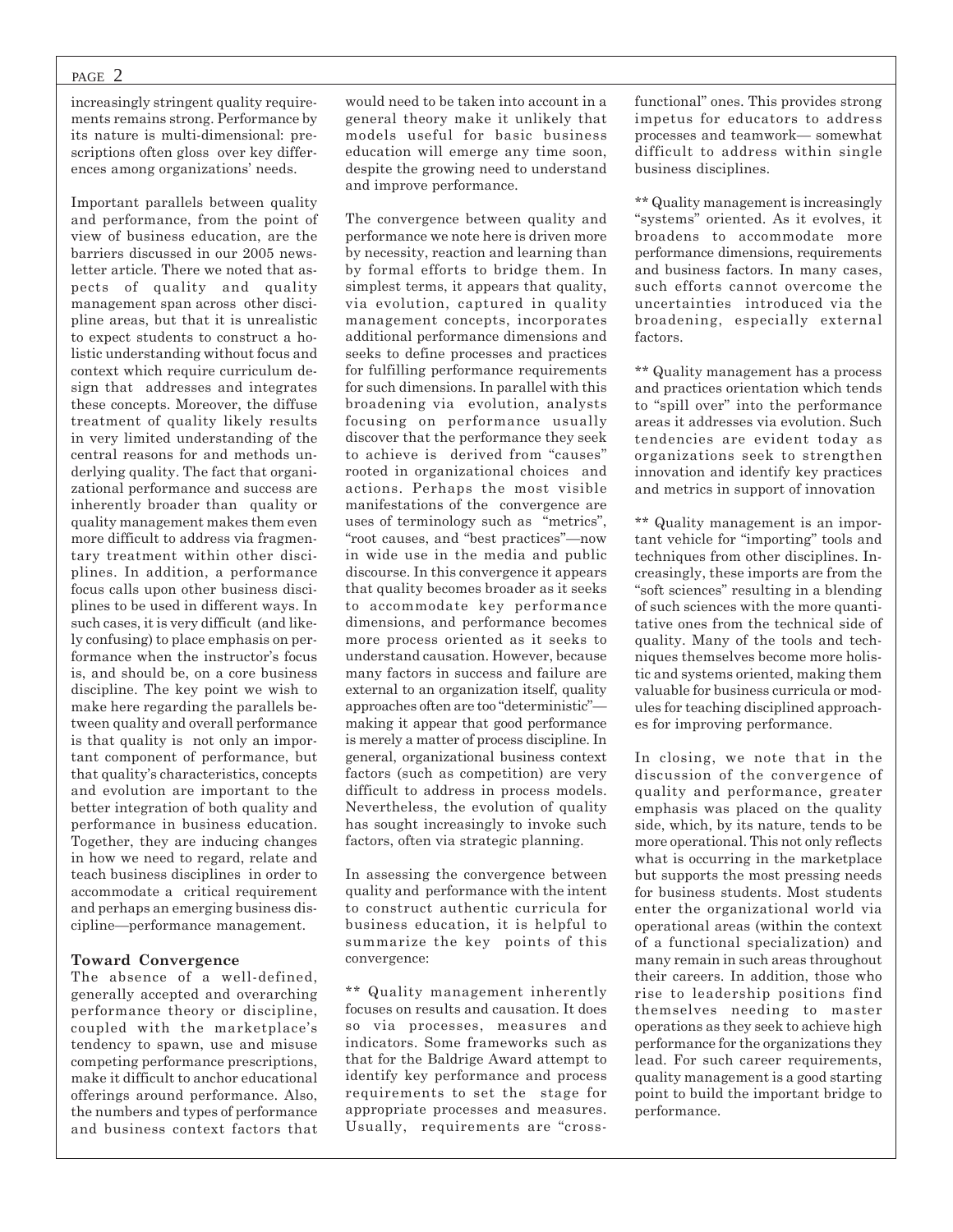# Fast, Lean and Fragile

### **Dr. R. Nat Natarajan**

The Mayberry Newsletter, over the years, has served as a forum to highlight some of the contemporary issues in performance management. Continuing that tradition, this article examines the vulnerabilities in the global production system and their impact on performance of supply chains. Performance has to be addressed at the level of supply chains because increasingly, it is supply chains rather than individual enterprises that are competing. Supply chain management has become a major source of competitive advantage as the performance of supply chain leaders such as Dell, Wal-Mart and Toyota attests. The major factors contributing to this phenomenon are outsourcing and globalization. The value adding activities that were being performed within a firm are now being completed within a complex production network that straddles the globe. While the debate about outsourcing and its impact on workers in the economy rages on there is no denying the fact that some firms e.g., Cisco and their shareholders, have benefited hugely by outsourcing. Global firms like Solectron and Flextronics to whom manufacturing has been contracted out have also been the chief beneficiaries of the boom in outsourcing. Outsourcing has been a driver for growth in China, India, Taiwan and Mexico.

Globalization and outsourcing have been accelerated by a number of other concomitant phenomena. The cost of communicating with outsourcing partners has fallen very rapidly because of innovations like the internet. Transportation costs have also fallen (but not that rapidly) enabling production to be located where it is most advantageous. Digitization of business processes means that skilled cheaper labor in any part of the world can be accessed to perform those processes. In manufacturing, the application of the principles of lean production has created opportunities for all forms of waste which includes inventory—to be drastically reduced. This has been most manifest in the automotive industry

which has been the leader in lean production but other industries are utilizing them as well. Inventories which provided the slack in the system are being substituted by information. As supply systems have become lean, the effects of any disruption propagate very quickly. Moreover, companies have also restructured and fine tuned their supply chains for a quick response to customer's needs. For instance, Zara, a Spanish fashion retailer and manufacturer, makes twice-a-week deliveries (which are more common in the grocery business but unusual in fashion retailing) to its six hundred stores around the world. And the designs of many of those dresses did not even exist four weeks earlier! The global production networks have indeed become fast and lean, but they have also become more fragile. This fragility, as the examples cited below indicate, can be devastating for companies and entire economies. A study of public companies in 2000 indicated that announcements of supply chain disruptions were accompanied by a decline in the company's stock price on the average of nine percent. Industrial accidents and pandemics have led to the loss of lives and economic output. These disruptions threaten economic growth in countries like China and are making firms reconsider their outsourcing and global sourcing decisions. Fragility is now a legitimate concern being addressed in some company board rooms and in the highest echelons of governments (see article in this newsletter on strategic petroleum reserve). There are many vulnerabilities in the global supply system that can cause disruptions in the flow of goods and services. Here is a small sample. The earthquake in Taiwan in September 1999 cut off exports of high tech goods from that country idling manufacturing facilities in many countries. The west coast employer lockout of 2002 disrupted several global supply chains creating costly chaos. Despite warnings and preparations, by the second week of the lockout it cost the U.S. economy about \$2 billion per day. The dispute that involved the jobs of 10,500 longshoremen put at risk about four million jobs. It clogged railroads and docks in the U.S. and across the Pacific as too many ships waited in ports like Shanghai [2]. Another catastrophic disruption was caused in 2003 by severe acute respiratory syndrome (SARS) which originated in China. It forced the closure of electronics and

semiconductor plants in Japan and the U.S., not to mention the huge losses of income in the tourism industry in China and elsewhere. In 2000, a small fire caused by lightning led to the shutting down of the clean room in the Philips Electronics semiconductor plant in New Mexico. The cell phone industry was transformed by this fire. Its impact on rival cell phone makers Nokia and Ericsson—which were supplied by that plant—and how they responded, has now become a classic business school case study. Ericsson, which was slow in responding and did not have a "Plan B" had to quit manufacturing cell phones while the more nimble Nokia actually gained market share! In 2001, a military stand-off between nuclear powers India and Pakistan ensued following the killings by terrorists near the Indian parliament. It was a close call for companies like GE which have operations in India [1]. The vulnerabilities can emanate from nowhere. In 2000, a contractor laying cables in Iowa mistakenly cut a communication cable carrying internet traffic. It grounded the flights of Northwest and KLM airlines worldwide [2]! It was like the proverbial butterfly fluttering its wings in a rain forest causing tidal waves half way around the world.

How can firms respond to such disasters whose causes can range from terrorist acts, to natural calamities, pandemics, industrial accidents, power blackouts and intentional sabotage? Yossi Sheffi, a professor at MIT, offers a framework and many useful guidelines [2]. They include first figuring out what could go wrong, then estimating the likelihood of those adverse events and the severity of the consequences. A risk index which is the product of the likelihood and the severity can be calculated to help in developing priorities for risk management. What about high impact/low likelihood events like earthquakes/major hurricanes which will have low value of this risk index? Sheffi argues that rare events do cast their shadow before they occur and the firms should set up monitoring systems to track these warning signs [2]. In light of these warnings, the event cannot be considered as rare and its likelihood has to be revised upwards. Analysis of close calls and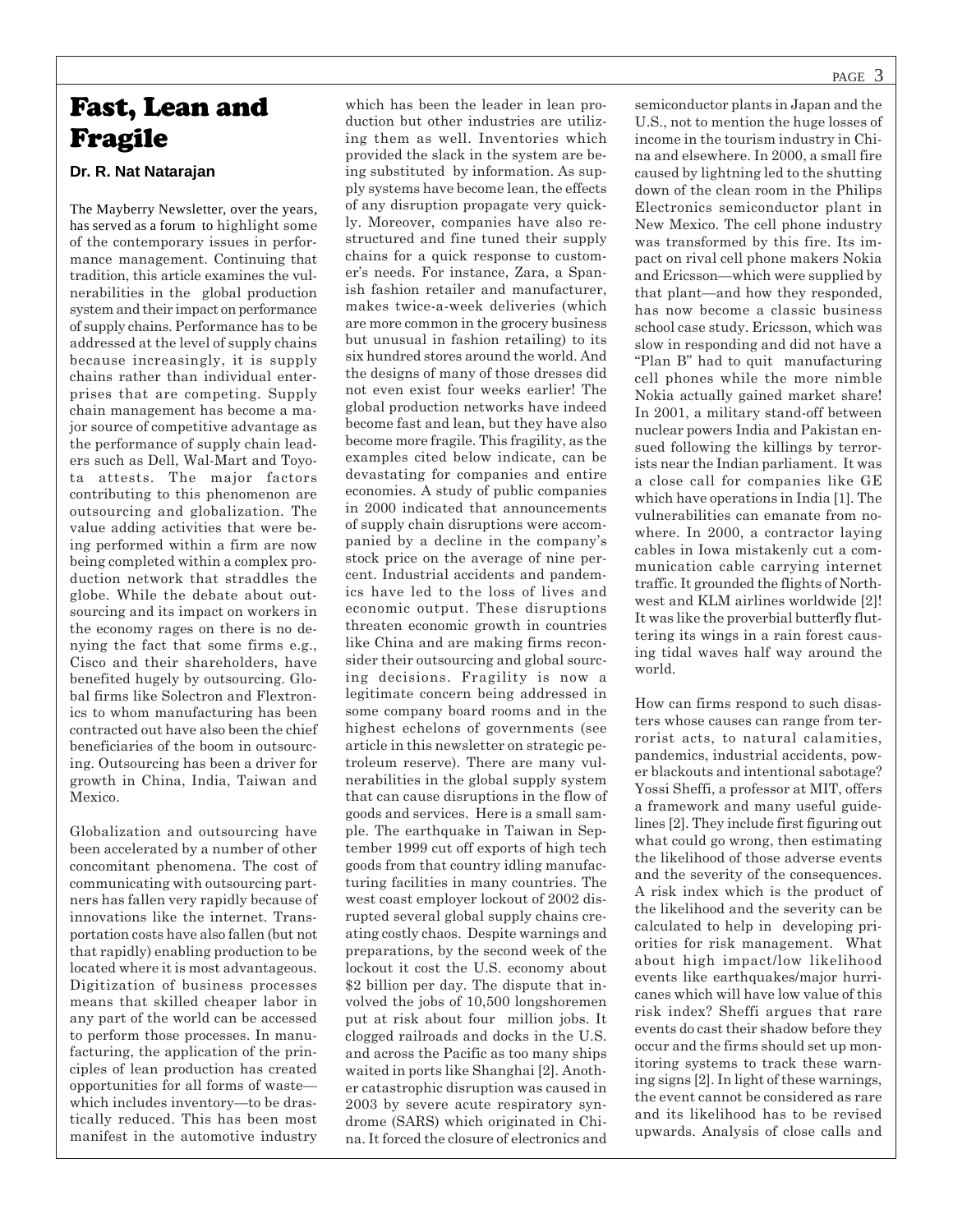#### PAGE 4

near misses can also yield valuable information. Such analysis is now standard practice in the aviation industry. Frequent near misses usually signal a imminent disaster.

The firms in the U.S. seem quite unprepared for managing supply chain risks. According to the research firm Aberdeen Group, in their survey of 150 firms, 82 percent of respondents indicated that their senior executives said supply chain resiliency is a concern, but only 11 percent are actively managing risk and 18 percent are not concerned about risk. Establishing a process for the purpose of gathering intelligence to assess the vulnerabilities and their likelihood and to develop risk management strategies is a necessary first step. Data that already exists can be adapted for this purpose. For example, the bill of material listing all the parts can be used to develop a vulnerability map describing what could go wrong with the supply of each part and what are the chances of that happening. Risk management strategies have to be tailored to the types of vulnerability. For instance, malicious or intentional disruptions like tampering with bottles of Tylenol tend to adapt to the countermeasures that are taken. Identifying the perpetrators and simulating their intentions and behaviors becomes part of the risk mitigation strategy. Risks can be avoided, reduced, shared or transferred. The choice has to be made by carefully balancing the costs and benefits of each alternative. For instance, having back up information systems will reduce the probability of the entire system failing but this redundancy comes at a cost. Risks can be shared by having multiple suppliers but at the expense of lower costs due to the scale economies of a single supplier. Companies seem to put too much effort on managing the risks posed by outliers – and like generals getting ready to fight the last war they were in – the most recent outlier they have experienced. After the 9/11 attacks companies built back-up information centers 50-100 miles from Manhattan. Then came the power outages in the Northeast and companies responded by having back-up power supplies. Yet, according to a study, internal causes are the leading causes accounting for more than 30% of the

disruptions. Not enough attention is paid to the smaller risks e.g., equipment breakdowns, the enterprise faces every day. These risks can all add up to a catastrophe. Companies may also get their priorities wrong e.g., in preparing for natural disasters focusing on supply disruptions while the real danger is demand disruption i.e., not having enough customers! In complex systems detecting the disruption is not easy. Not being able to detect an abnormal situation when one exists e.g., a toxic gas leak, itself constitutes a serious risk. Statistical process control charts can be used to detect outliers. The detection of such disruptions has to be followed up by actions such as collecting additional data or notifying a superior.

Since there is a myriad of risks and not all risks can be avoided, diversified or reduced, organizations should develop a recovery plan. But being able to put that plan in action quickly is equally critical. Procter and Gamble (P&G) was able to do this after Katrina submerged its Folgers coffee making plant. Displaced employees had to be contacted and brought together - a huge communication and logistical challenge - and many were moved to the plant site which served as temporary housing. After three weeks, the plant was back in production and by the fourth week, using other production facilities P&G was able to restore about 85% of its coffee supply. Katrina had affected about 40% of consumption of coffee in the U.S. In the days leading up to Katrina, P&G kept updating its recovery plan. During normal times such plans cannot be gathering dust. They have to be tested and fine tuned by running simulations of various scenarios. For instance, consider a training exercise of Wal-Mart in which without warning, a supply chain executive tells his operations and administrative staff to pretend that a particular distribution facility had burned to the ground. They had until the end of the day to figure out how to service Wal-Mart's stores without depending on the impaired facility or its displaced staff.

Effective recovery depends on more than the speedy implementation of a business continuity plan. According to Sheffi, it depends ultimately on the resilience of the enterprise and the entire supply chain [2]. In order to develop this resilience he recommends emulating the practices of firms (e.g., Dell, Zara) and supply chains (e.g., electronics, fashion goods, computers) which operate in an environment of high uncertainty of supply and/or demand. These practices include postponing the creation of the final identity of the product until the last minute, modular product design, part and platform commonality, increased use of standard rather than special parts and processes and flexible contracts with suppliers. Flexibility is embedded in their organizational culture. Effective collaboration - internally with the employees, between the functional silos and externally with the customers and suppliers - is another characteristic of such supply chains. Information about demand, processes and flow of products is shared with the suppliers and the carriers which provide logistical services. Collaboration helps in learning about the weak links in the supply chain and addressing those vulnerabilities jointly. In 1997, there was a fire in the plant of Aisin Seiki which was the only supplier to Toyota of proportioning valves used in brakes. Toyota and Aisin were able to recover quickly because of the cooperation and quick response of a large number of other suppliers. As the lead firm in the supply chain, Toyota, through its deep relationships with suppliers—which elicited such cooperation—had helped them become resilient. Resilience should be viewed as a source of competitive advantage not just another cost item.

Collaboration at the industry level has resulted in the development of security standards. Intel and other high tech companies founded the non-profit Technology Asset Protection Association (TAPA) to develop freight security standards and share knowledge about cargo security [2]. Over 450 companies are members of TAPA. But collaboration can and must go further. In the context of homeland security, it is imperative that firms collaborate with government authorities. Private firms hold valuable data on movement of goods across the borders. Securing the supply chains which move millions of shipments and containers through ports and airports, in trucks and trains can only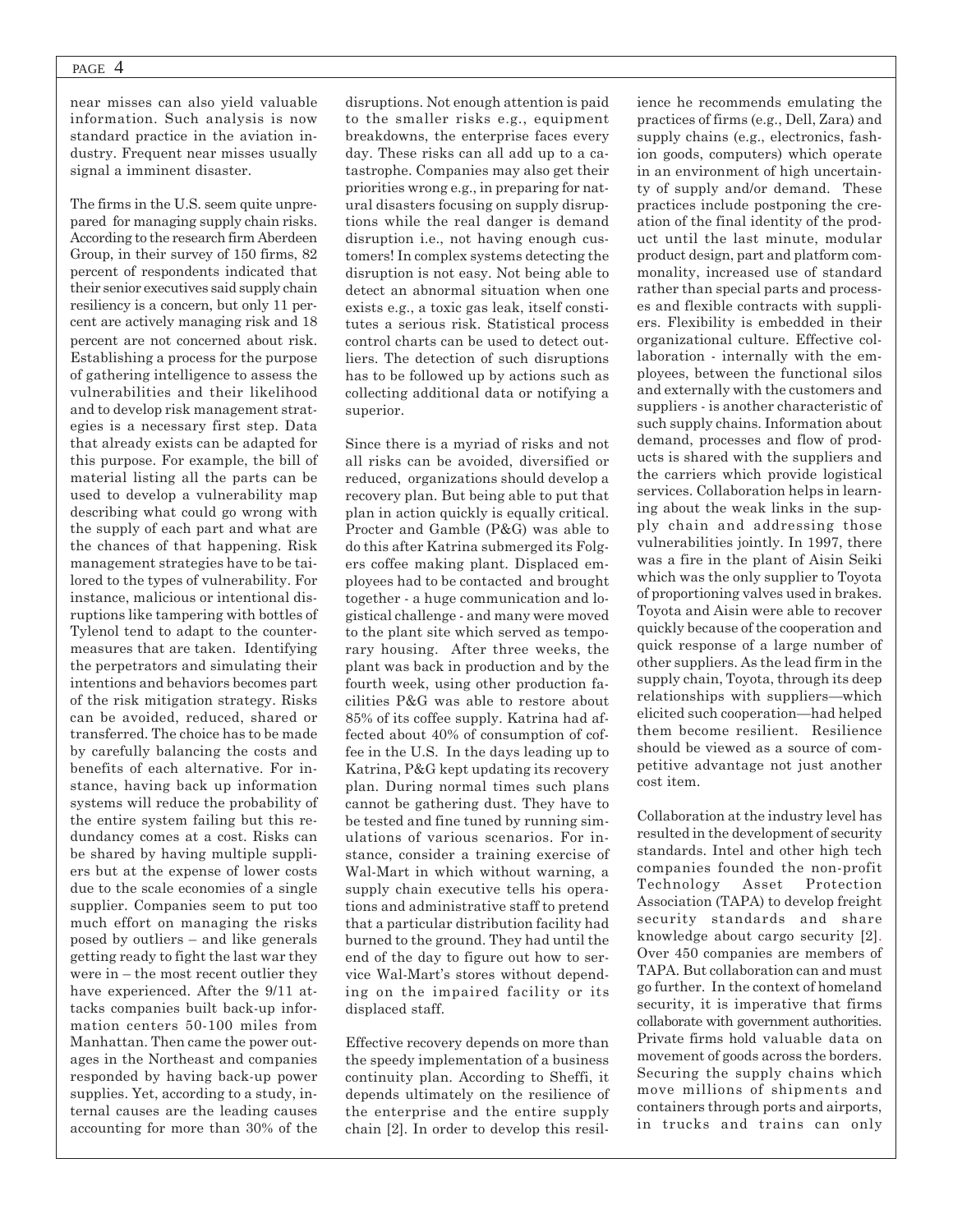strengthen homeland security. The customs-trade partnership against terrorism program (C-TPAT) is an example of public-private collaboration [2]. C-TPAT focuses on the security of each company and that of its suppliers. The imports of C-TPAT certified companies and carriers spend less time going through customs inspection. Through such partnerships, the public sector can learn from the private sector about disaster response as well. According to a report from the Department of Homeland Security released in June 2006, only ten states (Tennessee is one of them) have adequate disaster readiness plans and a majority of city and local governments do not have adequate plans. Meanwhile, we are already into a new hurricane season and the Avian Flu pandemic is a real concern. In the immediate aftermath of Katrina, Wal-Mart's efficient logistics and disaster planning allowed it to quickly deliver staples such as water, fuel, and toilet paper to thousands of evacuees. Within days it raised \$20 million in cash donations, 1,500 truckloads of free merchandise and food for 100,000 meals and promised a job for every one of its displaced workers.

According to Barry Lynn, the government has to recognize and take on another important responsibility [1]. His line of reasoning is as follows. Individual firms seeking cost savings are pushing the risk on to outsourcing partners and are not concerned about what it does to the vulnerability of the system of which they are a part. For instance, IBM's outsourcing of its production was accompanied by a drastic reduction of its risk management staff. But in reality nobody is in charge of controlling the systemic risks. Globalization exacerbates the vulnerabilities. System wide fragility can lead to frequent cascading economic catastrophes. Lynn therefore argues for public policy and regulation for safe operation of the economy and the global industrial system. He thinks that despite the high degree of integration of the U.S. economy with the rest of the world certain policies can be enacted unilaterally by the U.S. They include: using antitrust power to ensure that no global lead firm controls more than a quarter of the U.S. market; requiring managers to make public their sourcing and supply chain relationships to enable investors to shy away from firms that take unnecessary risk [1]. While all this is thought provoking and merits further discussion and debate it is a matter of judgment whether things have gone so far out of hand with regard to fragility that public welfare is threatened and government intervention is necessary. In the near term, steps to improve national resilience through education and training, better disaster preparedness and public and private partnerships like C-TPAT, are

better alternatives for the government to pursue.

For ages, businesses have faced risks of all sorts and the institution of insurance was created to hedge against these risks. But the burden fell on individual firms. Now due to the mix of globalization, outsourcing and just-in-time production and delivery, the risks are much greater and the exposure is system wide. Not all of these risks can be insured. Further, insurance where available can only cover the financial loss but not the loss of reputation, customers or their confidence. Companies have to look beyond their boundaries to consider the risks that affect them. They also have to look beyond next quarter's earnings and allocate resources to develop strategies and processes for risk management and recovery. It is in their own interest and in the collective interest of their supply network to do so. To paraphrase Ben Franklin, they better hang together or they will certainly hang separately!

1*. End of the Line: The rise and coming fall of the global corporation.* Barry C. Lynn, Doubleday, New York, NY: 2005

2. *The Resilient Enterprise: Overcoming vulnerability for competitive advantage.* Yossi Sheffi, The MIT Press, Cambridge, MA: 2005



*Dr. Stuart Wells makes a presentation on computer forensics to the Mayberry Advisory Board.*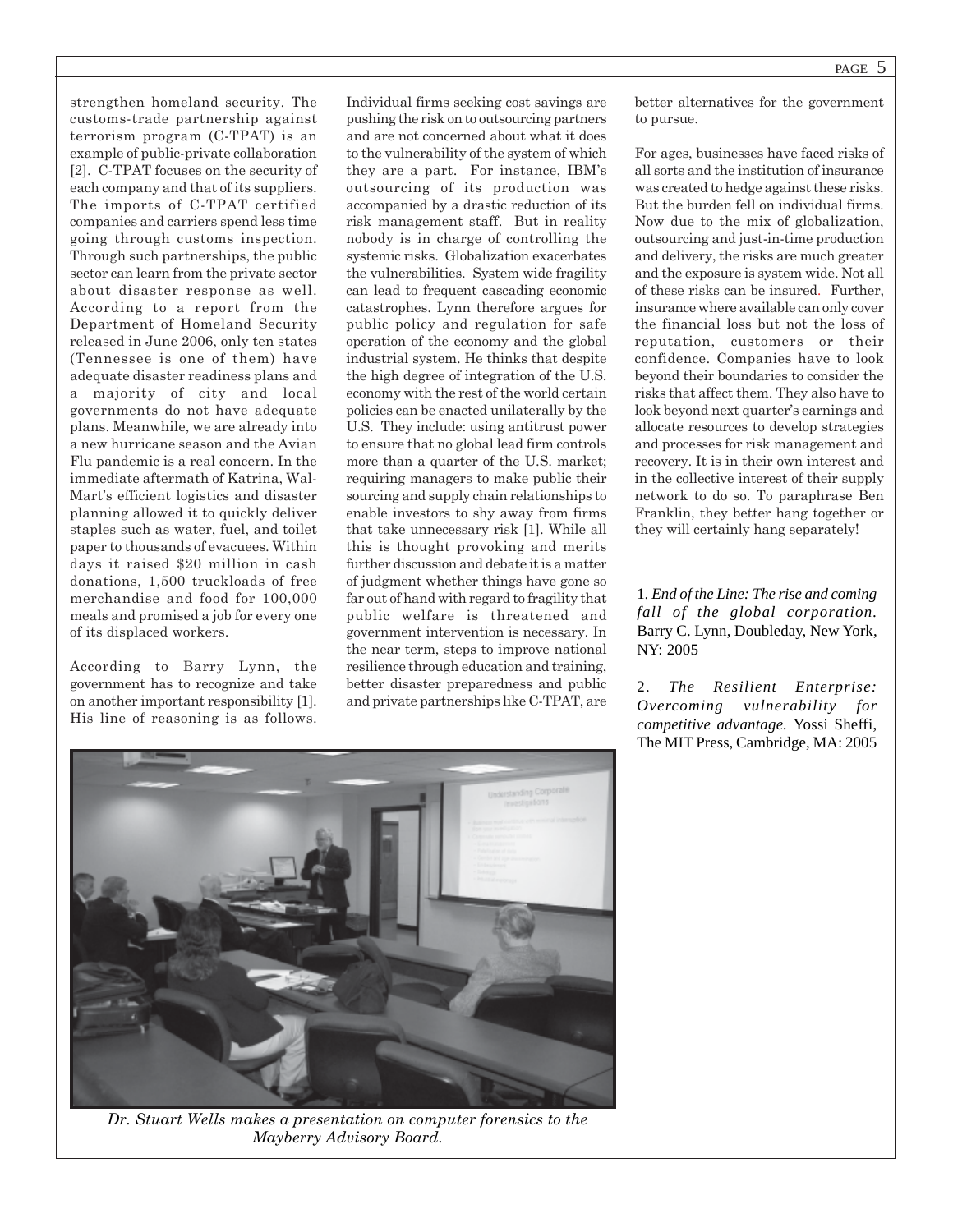# Activities and Accomplishments 2005-2006

The Mayberry Center's purpose is to increase awareness and enhance development of performance excellence related practices in business and education on a local, state and national level. This is achieved by conducting and disseminating research, implementing projects and activities, conducting workshops for practitioners and instructing students in undergraduate and graduate classes. The Mayberry team, consisting of Chairholder **Curt W. Reimann**, President **Robert Bell,** Dean **Bob Niebuhr**, Mayberry Professor of Management **R. Nat Natarajan** and Mayberry Graduate Assistant **Ryan Swor** have contributed to this mission during the past year. Activities carried out include:

- **·** Dr. Reimann, the chair holder of the Mayberry Chair of Excellence, President Bell and Dr. Susan Elkins presented the paper, "University Strategy and Balanced Scorecard Development: Role of a Strategic Business Unit," at the Excellence in Tennessee Conference, Tennessee Center for Performance Excellence (TNCPE), Nashville TN, February 23, 2006.
- **·** Dr. Reimann serves on the advisory board of the TTU School of Interdisciplinary Studies and Extended Education (ISEE).
- Dr. Reimann serves on the Technical Committee for the Juran Center for Leadership in Quality, Carlson School of Management, University of Minnesota.
- Dr. Reimann serves on the Veterans' Advisory Board on Dose Reconstruction by the Defense Threat Reduction Agency, U.S. Dept. of Defense.
- **·** In August 2006, Dr. Reimann was invited to write an article for the occasion celebrating the tenth anniversary of Japan Quality Award Council.
- Dr. Nat Natarajan, the Mayberry Professor of Management attended the annual meeting of the Decision Sciences Institute in San Francisco, CA, in November 2005 and presented the paper, "Transfer of Management Systems and Processes: Issues and Challenges." The paper was published in the conference proceedings.
- **·** Dr. Nat Natarajan's article, "China and Global Manufacturing," was published in Focus: The International Journal of Management.
- **·** In January 2006, Dr. Nat Natarajan visited the Management Development Institute in New Delhi, India and accompanied the College of Business (COB) students on a study tour of Singapore.
- **·** Ryan Swor, Mayberry Graduate Assistant, served on the

2005 Board of Examiners of the Tennessee Center for Performance Excellence (TNCPE). In April 2006, he attended the Quest for Excellence conference in Washington, D.C.

**·** Brad Leimer, a former Mayberry Graduate Assistant, is serving on the 2006 Board of Examiners of the Baldrige National Quality Award.

## **Mayberry Advisory Board**

The Mayberry Advisory Board met on November 1, 2005. Board members visited classes as guest speakers. They also participated in a panel discussion organized by the MBA students. Earlier, they interacted with College of Business students during the reception and dinner on October 31.

## **The Mayberry Lecture**

On March 28, 2006, **Mr. Patrick Townsend**, an internationally acclaimed author and speaker on the topic of leadership, delivered the Spring 2006 Mayberry Lecture titled "Quality and Performance Excellence Through Leadership."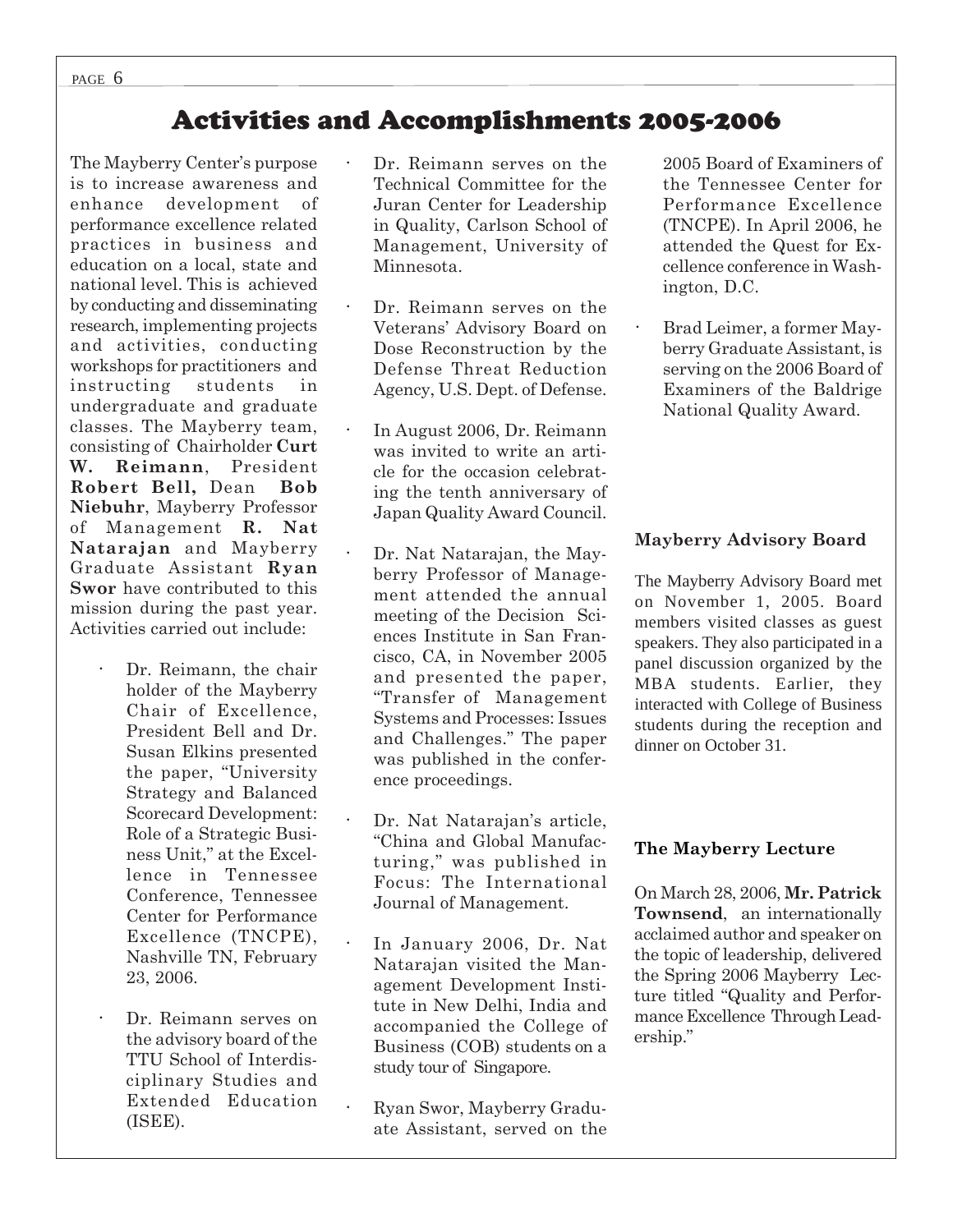# Where Are They Now? An Update From Dan Cooper!

*Recently we heard from Dan Cooper, one of our former Mayberry Graduate Assistants.*

I served as a Mayberry Graduate Assistant between 1998 and 2000. Since that time, I have held several rewarding positions in my career. Upon graduating, I was excited to begin my (second) career with the Chattanooga office of the Arthur Andersen public accounting firm (I had earned my undergraduate degree while serving six years in the US Navy before enrolling in the MBA program at TTU).

As a staff auditor at Andersen I gained invaluable experience and confidence. I learned how accounting and business concepts were practically applied and applied differently among clients based on the type of business, industry and company culture. At Andersen I also gained an understanding of basic business processes and management best practices. It's easy now to take those things for granted, but they served as the foundation on which I continue to build knowledge and gain experience. My experience at Andersen was unlike any other organization in which I have ever worked. The loyalty of the employees to the firm was (and still is) indescribable.

The much publicized dissolution of Andersen, as a result of the indictment by the Justice Department, began

after I had been there for about two years. Soon, however, the remaining Andersen employees within the Chattanooga office merged with the Chattanooga office of Ernst & Young. For me, being employed by Ernst & Young was ironic. Of the large number of campus interviews I had as a prospective graduate, the one with Ernst & Young was my worst. My time at Ernst & Young is where I was first exposed to and became comfortable with managing others and being in charge of audits rather than pieces of audits.

The increase in work resulting from the reallocation of clients and talent among the remaining "Big 4" and the requirements of the Sarbanes-Oxley Act put a bigger strain on an already burdened work-life balance. My need for family time grew with the addition of my daughter Aria. After being with Ernst & Young for about two years, I accepted a position in the Internal Audit Department of Shaw Industries (located in Dalton, GA). Shaw is the largest carpet manufacturer in the world and had been my largest and favorite client while at Andersen. In this position I became exposed to the detailed requirement of Sarbanes-Oxley and gained a more thorough understanding of best practices related to internal controls.

My time at Shaw was short lived because I was offered a position to be in charge of the Internal Audit Department at the Electric Power Board (EPB) of Chattanooga. I am now the Manager of the Internal Audit and Process Improvement Departments. EPB is a great place to work, significantly different from the perceptions of public utilities that I had. EPB's focus is to: 1) keep internal costs low to continue to provide low cost electric power; and 2) provide excellent customer service, including power reliability.

My wife, Sonya, and I live in Ringgold, GA (just outside Chattanooga) and are blessed with two wonderful children, Aria (will be four in October) and Coda (will be one in December).

I look back on my time as a Mayberry Graduate Assistant fondly. It helped provide me with a base of knowledge and concepts that I use daily. As a Mayberry Graduate Assistant I had many great experiences and met some wonderful and interesting people. Thanks Dr. Bell, Dr. Nat and Dr. Reimann for giving me such a great opportunity.



*Front Row L-R: David Jones, Jack Swaim, Jean Kinney and Joe Dehler Back Row: L-R: Dr. Curt Reimann, Steven Hoisington and Dr. Nat Natarajan*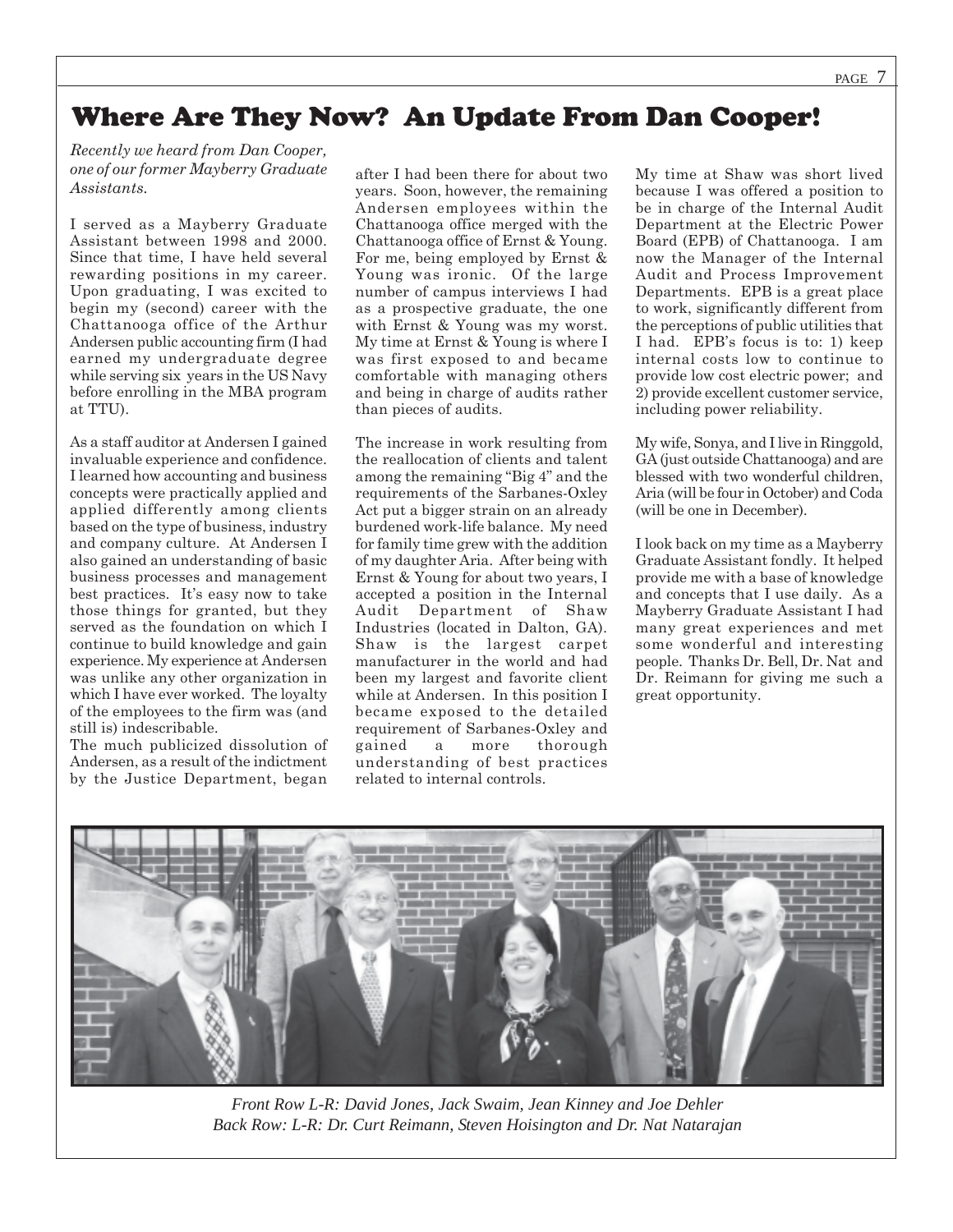# Strategic Petroleum Reserve and Performance Excellence

**Ryan Swor**\*

The Strategic Petroleum Reserve (SPR) is a very important energy asset of the Department of Energy (DOE) of the United States Government. Since its inception in 1977, the SPR has maintained the capability to rapidly drawdown and sell oil to refineries during times of crude oil supply disruptions. This is very important due to the heavy reliance of the United States economy on petroleum-based energy end products, ranging from gasoline and jet fuel to plastics and industrial chemicals. Through the use of caverns created in natural salt domes at four sites near the Gulf Coast of Texas and Louisiana, the SPR currently has capacity for approximately 727 million barrels of oil.

The United States Government does not directly operate the SPR. Instead, a company holds a maintenance and operations (M&O) contract to operate the facilities. Since 1993, the M&O contractor has been DynMcDermott Petroleum Operations, a privately-held Louisiana company. DynMcDermott had a 2006 budget of \$113 million and a little over 500 employees. In 2005, DynMcDermott was able to weather both hurricanes Katrina and Rita, and the company was able to provide oil from the SPR to refiners within five days of Katrina coming ashore on the Gulf Coast. DynMcDermott was a recipient of the 2005 Malcolm Baldrige National Quality Award and a threetime winner of the Louisiana Performance Excellence Award. Representatives of the company were present at The Quest for Excellence XVIII Conference, sponsored by the National Institute of Standards and Technology (NIST) in Washington, D.C., April 23-26, 2006. This article describes some of the company's processes in relation to the Malcolm

Baldrige National Quality Award (MBNQA) criteria categories.

*Strategic Planning* DynMcDermott understands the importance of continuous improvement and strategic planning. At the core of the company's strategic planning process, pragmatic answers to six key areas are addressed: values, mission, customer, processes, performance metrics and planning/ feedback. A strategic planning system is employed with multiple organizational levels participating to identify strategies and formulate action plans. Multiple quality tools are used, ranging from simple brainstorming to affinity diagrams, balanced scorecards and Quality Function Deployment (QFD). Metrics are very important for both the company and the DOE to measure performance of the SPR. Of 17 critical performance measures (CPM's), the company was able to meet 16 in 2005. Storage volume is steadily increasing over time as the capacity of the SPR is increased. The important goal of a 13 day drawdown period (from Presidental order to sell oil until full flow rate is achieved) was met in 2005. The storage cost in dollars per barrel is currently \$0.20 for the SPR, compared with \$1.60 for the European stockpile, \$2.40 average for U.S. industry storage and \$3.00 for Japanese oil reserves. The company also monitors support of key communities and has a stated 100% success rate of outreach. The stated mission of DynMcDermott: "Our Mission is to excel at delivering safe, secure, environmentally responsible and cost effective SPR operational readiness."

*Customer and Market Focus* Customer and market focus is unique at DynMcDermott, as the company has only one customer, the DOE. The company must structure its customer relations to align with the organizational structure of the DOE. Two-way communication is very important, and this is carried out through a variety of means, from informal face-to-face meetings to formalized annual work authorization directives (WAD's). Multiple metrics are monitored, including a customer satisfaction index, a dissatisfaction index, award fee score, drawdown readiness and a cost benchmark.

*Measurement, Analysis and Knowledge Management* Both DynMcDermott and the DOE make heavy use of performance metrics to monitor operations of the SPR. The company has a "Performance Measurement System" which is a valuable tool for compiling information for both internal use and the DOE. A hierarchical view is employed showing metric "owners" and textual information. Information and knowledge management is important for the operation of the SPR, and a long-range (5 yr) plan is updated every year. Retaining and propagating organizational knowledge is important to DynMcDermott, especially with an average employee age of 51. With the heavy use of technology, every employee has a need to use a PC. To transition from "worker" to "knowledge worker," DynMcDermott has used a progressive path from basic computer training, to SAP training, then to document management training. Many management initiatives such as ISO 9000, ISO 14000, etc. have now found their way to the employee level. Across the SPR, computer networks and equipment enable over 2500 points of telemetry data to be monitored daily, and there are also 1200 points of business process measurements. Data security is strategic for the company and the SPR, and hacker attacks are frequently experienced. Of some 619,540 attacks in FY 2005, 100% of the intru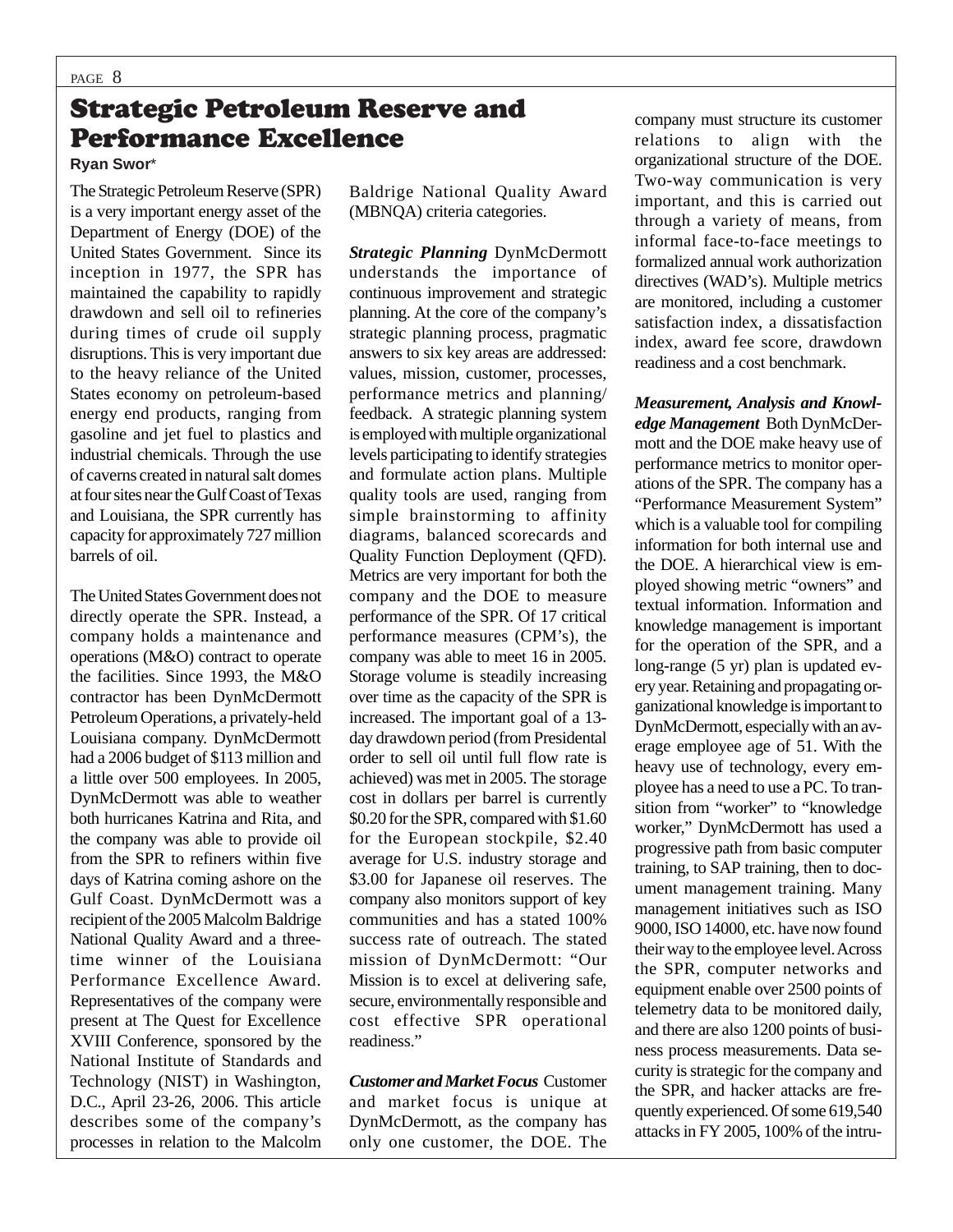sions were blocked. Also, of 1,721,916 e-mails handled in FY 2005, some 978,233 spam e-mails were detected.

*Human Resource Focus* DynMcDermott has refined human resource processes in place to meet its operating challenges. Skills identification, employee recruitment and retention, affirmative action and succession planning are all important parts of hiring and career progression. Some 25 Six Sigma Black Belts are leaders in performance improvement and education/training for employees is provided in part through web-based training and webcasting. The company values diversity, ethical businesses practices, management/leadership development and workplace safety for its employees. Individual development plans (IDP's) are utilized for evaulation, motivation and career development for employees. Employee satisfaction and well-being are assessed by DynMcDermott and the numbers are promising: in 2005, 84% of employees were "proud to be associated with DynMc-Dermott," and employee retention was at 97%. Some 95% of employees responded that they felt "expected to maintain a high standard of ethics," 81% felt they had sufficient authority to do their jobs and 93% of employees responded that performance improvement is a priority for them.

*Process Management* Identification and management of processes is an important part of operation of the SPR. The drawdown requirement of the SPR requires processes and contingency plans to be in place in case of a supply disruption or national emergency. As a result, DynMcDermott has a 9-step design process with feedback loop for its rather unique processes. Key value creation processes are defined as the crude oil acquisition (fill) and drawdown processes and others such as vapor pressure, crude oil quality, maintenance, cavern integrity, emergency preparedness, environmental protection, and security. Key support processes include leadership development, strategic and action planning, performance improvement, project control, contracts and procurement, quality assurance, inventory management and crude oil accountability. Stated milestone completion and budget formulation metrics for 2005 were respectively at 94% and 99.2%, both above goal for the year. Also, from 1999 to 2005, DynMcDermott had zero cited environmental violations. Crude oil quality and quantity must be monitored closely for this important national strategic asset. A difference of greater than 0.4% in quantity between off-loading and filling must be explained and reconciled. The accountability metric was at 100% from 2001 to 2005.

*MBNQA* DynMcDermott chose the Baldridge process, as it provides an organizational focus, allows the use of multiple tools and is low cost compared to the benefits gained. The award process fit the stated "roadmap" of the company, transitioning from TQM in 1993, to Continuous Quality Improvement in 2003, to a Performance Improvement Culture in 2005, to a planned Integrated Performance Improvement Culture in 2008. Representatives of DynMcDermott gave some advice for others interested in the Baldrige criteria. Major points included preparing for resistance to change in organizations, the need to use state quality programs, the need to have process owners trained as examiners, the need for quality "gurus," using a cross-functional approach to application writing and using project management techniques for the application process. Organization for writing the application is very important and responsibilities and timelines must be clearly defined. Thorough preparation for site visits, and honest, frank interaction with the examiners was recommended, as well as using feedback to "sustain strengths and mitigate opportunities for improvment." DynMc-Dermott is a believer in the criteria, as it recommended to "use the MBNQA Criteria day-to-day to assess and stretch your organization."

### *Sources*

DynMcDermott presentations at the 2006 Quest for Excellence Conference, Washington, D.C.

www.quality.nist.gov/PDF\_files DynMcDermott\_Application\_Summary. pdf

\* Mayberry Graduate Assistant



*Provost Dr. Barker and Board member Jean Kinney talking to students at the reception for the Mayberry Advisory Board.*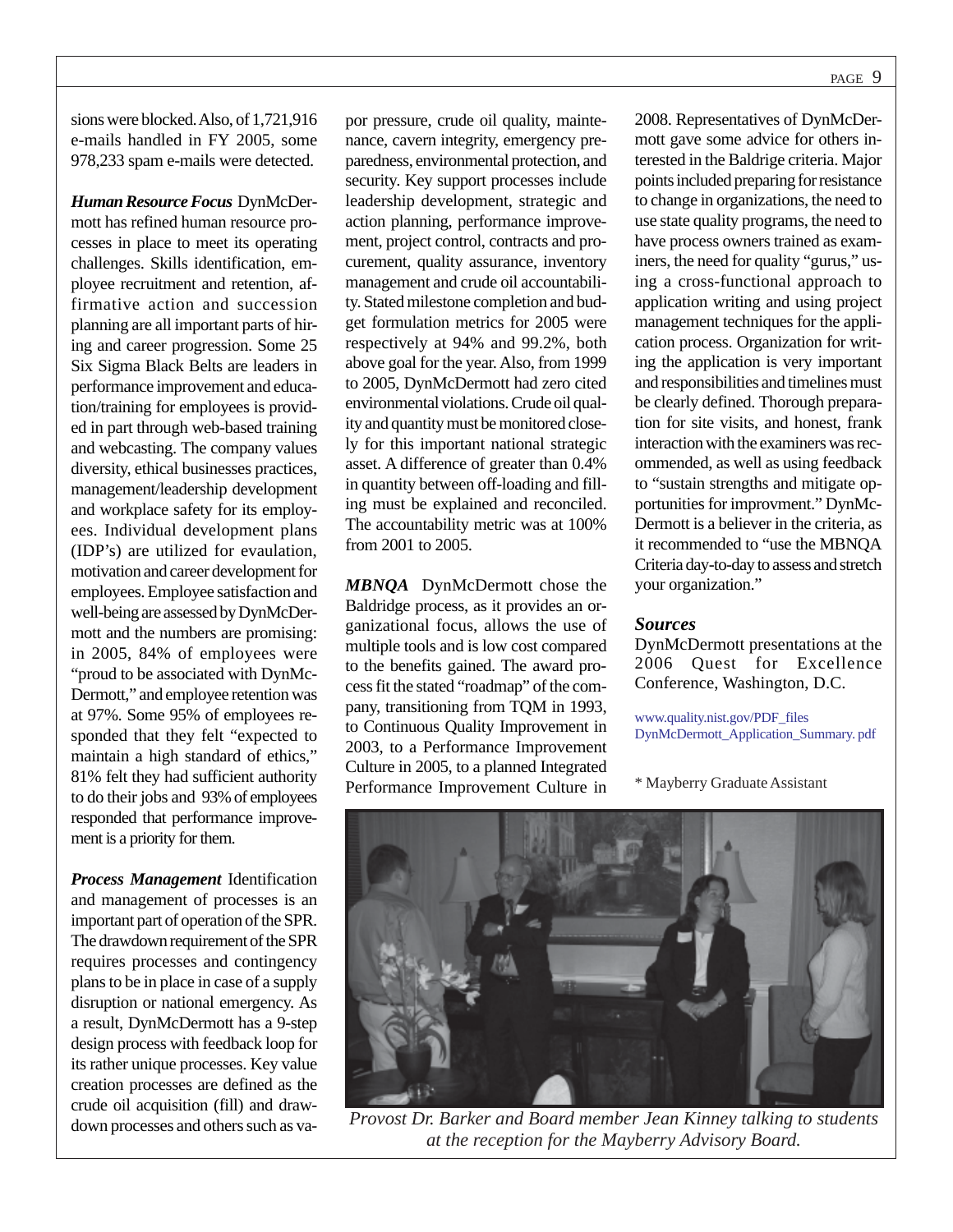# Mayberry Lecture : Focus on Leadership

### **Ryan Swor**\*

*Mr. Patrick L. Townsend delivered the Spring 2006 Mayberry Lecture at Tennessee Tech. Mr. Townsend is an acknowledged business performance expert, with a strong background and understanding in human resources and leadership issues. He has been author or co-author of seven books on the topic. He received his Bachelor of Science in Mathematics at Marquette and received his Master's Degree in Computer Science from the U.S. Naval Postgraduate School. He served in the U.S. Marine Corps for some 20 years in a variety of roles from combat and teaching, to being commanding officer in a refugee camp. Mr. Townsend had an important role in the formation of the Malcolm Baldrige National Quality Award at NIST in the late 1980's. Also, he has experience addressing performance excellence in the insurance industry. He was Chief Quality Officer for UICI Insurance Center in Fort Worth, Texas from 2000 to 2004. A summary of Mr. Townsend's lecture entitled "Quality and Performance Excellence Through Leadership" is presented in this article. Mr. Townsend believes that leadership is a large piece of what has been variously called quality, continuous improvement and now performance excellence.*

Mr. Townsend first gave a brief summary of the history of the Baldrige program. The Baldrige program had its roots in a sort of panic in American business in response to foreign competition. Following a decline period in American business through the 1970's and 1980's, the Baldrige program enabled companies to assess and improve their overall operations, and it introduced a vocabulary allowing companies to transfer knowledge and teach best practices to other companies. Mr. Townsend calls the annual Quest for Excellence Conference in Washington, D.C., "the best business conference in America year after year." Attendees have the opportunity to hear speakers from award winning companies over a three day period and have the chance to personally interact and ask questions. At the conference one can hear different conversations and many points of view regarding topics in performance excellence.

Mr. Townsend states that his goal in the lecture is to describe his two efforts at service organizations to "do" leadershipbased quality and performance excellence. He calls this a "Complete Quality Process" or CQP. It is called "complete" as it involves every person in the company and makes use of all tools available (Six Sigma, Lean, and so on). At his second effort, at UICI, CQP was able to achieve around \$50 million in savings over five years. This amounted to a 9-to-1 return on the cost of the CQP effort. There are seven components of the CQP concept. Mr. Townsend calls the components "formalized common sense," and the challenge is that all seven components must be done at once. The components are as follows:

- Top Management Commitment
- Leadership
- 100% Employee Involvement with a structure
- Communications
- Training
- Measurement
- Recognition, Gratitude and Celebration

Mr. Townsend comments that without top management commitment, and their personal stake in the effort, CQP will fail. Also, he states that the idea that "leaders are born and not made" is unacceptable. Good leaders take their natural skills and then acquire and refine skills to achieve success.

Communication must be through every possible way, as there are many different ways to communicate. Measurement may get a large amount of publicity, one must remember that it is only one piece of these seven components. Finally, Mr. Townsend states that humans are both rational and emotional and leaders must deal with them in both ways.

CQP requires 100% employee involvement, with a structure. Mr. Townsend interpreted the critical question, asked by most organizations beginning their performance excellence effort: "Who should we include in this effort to improve everything we do?" This can be rephrased as: "Who do we have on the payroll who we think is smart enough to contribute to our efforts to improve everything we do?" Taking this further, Mr. Townsend states that this implies, "Who do we think is too stupid to contribute?" or "Who will never have an original idea?" Company management must tell some employees that their ideas aren't needed. The better question is, "Who can we afford to exclude from the effort to improve everything we do?" The answer is "Nobody." A key part of CQP is to create an environment that encourages everybody to take part in the process. According to Mr. Townsend, very few companies in America start their performance excellence process with 100% employee involvement, which "is a shame."

Mr. Townsend began the CQP process at UICI in February 2000. He began by going door-to-door in the company and talking from 5 to 30 minutes with every manager and above in the company. The effort was made to share ideas about how such a process should take place, but the primary motivation was to get all the managers involved and convince them that they should be personally invested. This was followed in March with four half-day classes on leadership participation, measurement and "How do we do this?" for managers and above. Halfway through the fourth class, the newly named president of the company asked how many managers actually want to go through the CQP effort. A "unanimous" raise of hands by the company's managers in attendance at the class ensured a "public" commitment to move CQP forward at UICI.

Next, there were three-day leadership classes for supervisors and above between April and August 2000. This was the first "high-powered," off-site class for many in the company, and it demonstrated the commitment of the company to the effort. It was also the first leadership class or training for many in the group. Then followed the definition and design of CQP. The CQP effort was the responsibility of a Quality Department (which expanded from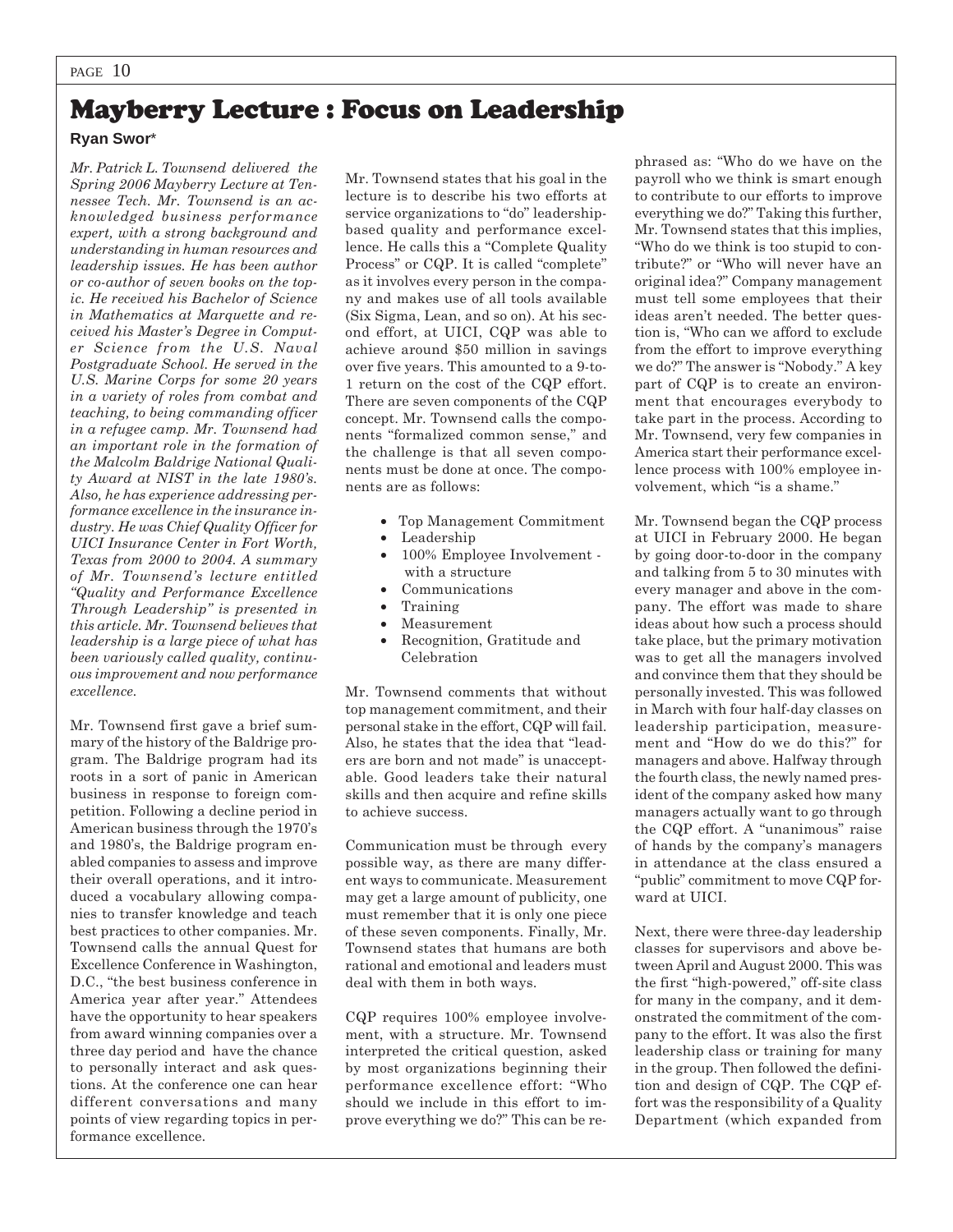just Mr. Townsend to four people by the end of his five-year tenure) and a Quality Steering Committee (made up of a collection of senior mangers throughout the company). The department and committee led a CQP effort for a company with 650 people at the start and over 1200 people today. Official launch of "Quality First" came on September 14, 2000. Mr. Townsend related some experiences from his 12 years on the lecture circuit following his first CQP effort from 1983 to 1987. When asked how long it should take from the start of a quality process to the first systematic implementation involving every employee, private industry representatives would say 5 to 7 years and government representatives would say 7 years to "infinity." In actuality, such an effort should take 6 to 8 months, as was done at UICI.

Mr. Townsend gives the following 17 word definition for leadership: "The creation of an environment in which others can self-actualize in the process of doing the job." He notes that "selfactualize" refers to the emotional part of people that must be addressed by leadership.

The structure for 100% participation at UICI put every person on a Quality Team. Mr. Townsend wished to ensure that no employee was left outside of the process, and that every employee was defined as thinking and having ideas. Team leaders were trained, and a computerized tracking program and database was used to efficiently collect information.

According to Mr. Townsend, communication has two parts - transmission and reception. The more important part is the reception by the listener. At UICI, communication included a biweekly quality newsletter, regular email updates and references to Quality First at all employee gatherings.

The pre-launch training was in the form of Quality Team Leader training, leadership training and one-on-one mentoring of the team leaders by the Quality Department. Pre-launch



*Board Member Steven Hoisington was a guest speaker in a COB class.*

measurement efforts included a quality idea tracking program and training in basic quality statistics for team leaders. It is important to measure progress well in the CQP effort and to build credibility in the savings that the CQP effort is producing.

Recognition is a very important part of CQP, with recognition linked to certified ideas and with annual and periodic celebrations in the company. Mr. Townsend states that while the idea of giving "thank you's" is hard to peddle to senior management, they are important nevertheless for two reasons: the employee deserves the thanks, and the employee needs to know that his or her work is appreciated (to ensure future participation of the employee). Giving "thank you's" in multiple ways ensures that more people will hear the message, as people respond in different ways to different methods of showing gratitude. He added that another part of successful CQP is ensuring empowerment, where "authority is equal to responsibility" and team leaders were empowered to bring forth ideas."

The 2000 to 2005 financial results given in the presentation showed a total of about \$50 million in savings, as stated previously. The savings are divided into two categories: "hard dollars" and "soft dollars." "Hard dollars" are defined as budgeted money not spent for its original purpose and saved or re-allocated for better use. "Soft dollars" are defined as an increase in work capacity with no perceptible bottom line impact.

Benefits of CQP at UICI were many. It was a factor in the increase of revenues from \$300 million to \$900 million with only a 40% increase in staff, and an increase in the stock price from \$5 to \$36. Employee morale increased in all 12 areas measured, and turnover rate reduced from 30% to 11.7%.

What is the bottom line? Mr. Townsend states that, "CQP satisfies the requirements of the Baldrige in a rational, replicable manner." Organizations can start with CQP and transition into the Baldrige criteria over time. Also, CQP "offers a way to convince folks that quality is achievable--as long as there is robust leadership."

\* Mayberry Graduate Assistant